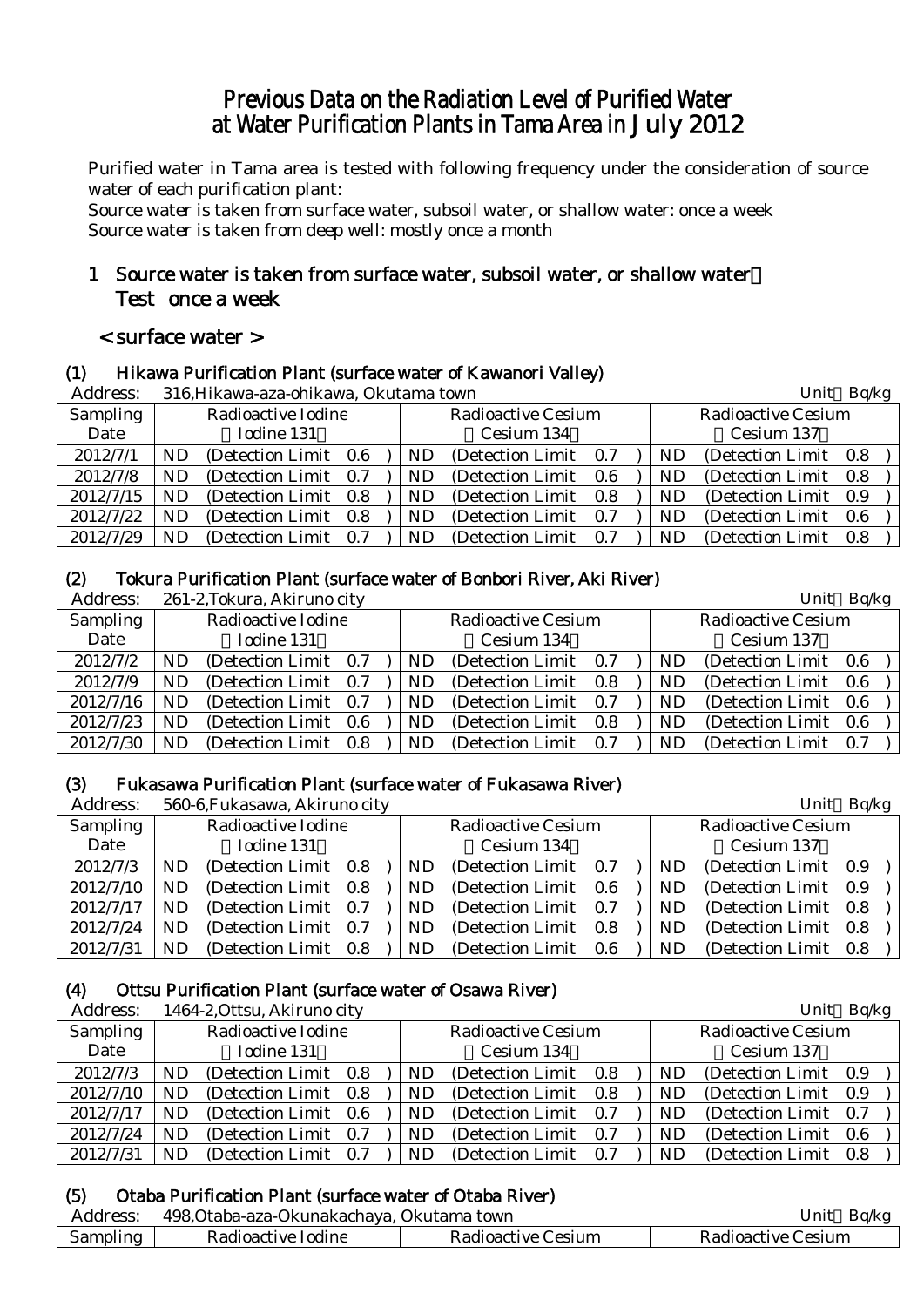| Date      |           | Iodine 131            |     | Cesium 134            |  |           | Cesium 137        |     |  |
|-----------|-----------|-----------------------|-----|-----------------------|--|-----------|-------------------|-----|--|
| 2012/7/3  | ND        | (Detection Limit 0.8) | ND  | (Detection Limit 0.7) |  | ND.       | (Detection Limit) | 0.8 |  |
| 2012/7/10 | ND        | (Detection Limit 0.8) | ND  | (Detection Limit 0.9) |  | ND.       | (Detection Limit) | 0.8 |  |
| 2012/7/17 | ND        | (Detection Limit 0.8) | ND. | (Detection Limit 0.8) |  | ND.       | (Detection Limit) | 0.8 |  |
| 2012/7/24 | <b>ND</b> | (Detection Limit 0.7) | ND. | (Detection Limit 0.7) |  | ND.       | (Detection Limit) | 0.8 |  |
| 2012/7/31 | <b>ND</b> | (Detection Limit 0.8) | ND. | (Detection Limit 0.5) |  | <b>ND</b> | (Detection Limit) | 0.7 |  |

# (6) Tanasawa Purification Plant (surface water of Nishi Creek)

| Address:        |           | 583-5, Tanasawa-aza-kashiwanoki, Okutama town |  |     |                           |  |            | Unit Bq/kg                |                       |  |  |
|-----------------|-----------|-----------------------------------------------|--|-----|---------------------------|--|------------|---------------------------|-----------------------|--|--|
| <b>Sampling</b> |           | Radioactive Iodine                            |  |     | <b>Radioactive Cesium</b> |  |            | <b>Radioactive Cesium</b> |                       |  |  |
| Date            |           | Iodine 131                                    |  |     | Cesium 134                |  | Cesium 137 |                           |                       |  |  |
| 2012/7/3        | ND        | (Detection Limit 0.7)                         |  | ND  | (Detection Limit 0.9)     |  | ND         | (Detection Limit 0.9)     |                       |  |  |
| 2012/7/10       | ND.       | (Detection Limit 0.8)                         |  | ND. | (Detection Limit 0.6)     |  |            | ND.                       | (Detection Limit 0.7) |  |  |
| 2012/7/17       | ND        | (Detection Limit 0.7)                         |  | ND  | (Detection Limit 0.6)     |  |            | <b>ND</b>                 | (Detection Limit 0.9) |  |  |
| 2012/7/24       | <b>ND</b> | (Detection Limit 0.8)                         |  | ND. | (Detection Limit 0.7)     |  |            | ND                        | (Detection Limit 0.8) |  |  |
| 2012/7/31       | <b>ND</b> | (Detection Limit 0.7)                         |  | ND. | (Detection Limit 0.8)     |  |            | ND                        | (Detection Limit 0.8) |  |  |

### (7) Himura Purification Plant(surface water of Kawanori Valley)

| Address:  |    | 47, Sakai-aza-Himura, Okutama town |  |     |                           |     | Unit | Bq/kg                     |                   |     |
|-----------|----|------------------------------------|--|-----|---------------------------|-----|------|---------------------------|-------------------|-----|
| Sampling  |    | Radioactive Iodine                 |  |     | <b>Radioactive Cesium</b> |     |      | <b>Radioactive Cesium</b> |                   |     |
| Date      |    | (Iodine 131)                       |  |     | (Cesium 134)              |     |      | (Cesium 137)              |                   |     |
| 2012/7/5  | ND | (Detection Limit 0.7)              |  | ND. | (Detection Limit 0.4)     |     | ND   | (Detection Limit 0.6)     |                   |     |
| 2012/7/12 | ND | (Detection Limit 0.7)              |  | ND  | (Detection Limit 0.6      |     |      | ND                        | (Detection Limit) | 0.7 |
| 2012/7/19 | ND | (Detection Limit 0.8)              |  | ND  | (Detection Limit 0.7)     |     |      | ΝE                        | (Detection Limit) | 0.8 |
| 2012/7/26 | ND | (Detection Limit 0.8)              |  | ND  | (Detection Limit)         | 0.6 |      | ND                        | (Detection Limit) | 0.8 |

# (8) Nippara Purification Plant(surface water of Karo Valley)

| Address:        |    | 1055-5, Nippara-aza-Ogawa, Okutama town |     |  |                           |                   |     |  |    | Unit                      | Bq/kg |  |
|-----------------|----|-----------------------------------------|-----|--|---------------------------|-------------------|-----|--|----|---------------------------|-------|--|
| <b>Sampling</b> |    | Radioactive Iodine                      |     |  | <b>Radioactive Cesium</b> |                   |     |  |    | <b>Radioactive Cesium</b> |       |  |
| Date            |    | (Iodine 131)                            |     |  | (Cesium 134)              |                   |     |  |    | (Cesium 137)              |       |  |
| 2012/7/5        | ND | (Detection Limit 0.7)                   |     |  | ND.                       | (Detection Limit) | 0.7 |  | ND | (Detection Limit)         | 0.7   |  |
| 2012/7/12       | ND | (Detection Limit 0.8)                   |     |  | ND.                       | (Detection Limit) | 0.6 |  | ND | (Detection Limit 0.9)     |       |  |
| 2012/7/19       | ND | (Detection Limit 0.9)                   |     |  | ND.                       | (Detection Limit) | 0.8 |  | ND | (Detection Limit)         | 0.8   |  |
| 2012/7/26       | ND | (Detection Limit)                       | 0.8 |  | ND                        | (Detection Limit) | 0.8 |  | ND | (Detection Limit)         |       |  |

### (9) Ogouchi Purification Plant(surface water of Kumoburo Valley)

Address: 1310-10,Tozura-aza-Amefuri,Okutama town Unit Bq/kg

| Auui Cool |    | 1910-10, I 02ul a-aza-Alliciul I,ORutallia towil |     |     |                           |     |    |                           | $U$ IIIL DYAS |  |
|-----------|----|--------------------------------------------------|-----|-----|---------------------------|-----|----|---------------------------|---------------|--|
| Sampling  |    | Radioactive Iodine                               |     |     | <b>Radioactive Cesium</b> |     |    | <b>Radioactive Cesium</b> |               |  |
| Date      |    | (Iodine 131)                                     |     |     | (Cesium 134)              |     |    | (Cesium 137)              |               |  |
| 2012/7/5  | ND | (Detection Limit 0.7)                            |     | ND. | (Detection Limit 0.7)     |     | ND | (Detection Limit 0.6)     |               |  |
| 2012/7/12 | ND | (Detection Limit 0.8)                            |     | ND. | (Detection Limit 0.6)     |     | ND | (Detection Limit 0.7)     |               |  |
| 2012/7/19 | ND | (Detection Limit 0.7)                            |     | ND. | (Detection Limit 0.6)     |     | ND | (Detection Limit 0.7)     |               |  |
| 2012/7/26 | ND | (Detection Limit)                                | 0.9 | ND  | (Detection Limit)         | 0.8 | ND | (Detection Limit 0.9)     |               |  |

# < subsoil water >

## (1) Chigasedaini Purification Plant (subsoil water of Tamagawa River)

| Address:        |           | 1-69-1, Chigasemati, Oume city |     |     |                           |     |           | Unit                      | Bq/kg |  |
|-----------------|-----------|--------------------------------|-----|-----|---------------------------|-----|-----------|---------------------------|-------|--|
| <b>Sampling</b> |           | Radioactive Iodine             |     |     | <b>Radioactive Cesium</b> |     |           | <b>Radioactive Cesium</b> |       |  |
| Date            |           | Iodine 131                     |     |     | Cesium 134                |     |           | Cesium 137                |       |  |
| 2012/7/1        | <b>ND</b> | (Detection Limit 0.7)          |     | ND. | (Detection Limit 0.7)     |     | ND.       | (Detection Limit 0.7)     |       |  |
| 2012/7/8        | <b>ND</b> | (Detection Limit 0.8)          |     | ND. | (Detection Limit 0.7)     |     | ND        | (Detection Limit 0.7)     |       |  |
| 2012/7/15       | <b>ND</b> | (Detection Limit 0.7)          |     | ND. | (Detection Limit 0.8)     |     | <b>ND</b> | (Detection Limit 0.8)     |       |  |
| 2012/7/22       | <b>ND</b> | (Detection Limit 0.7)          |     | ND. | (Detection Limit)         | 0.8 | ND        | (Detection Limit)         |       |  |
| 2012/7/29       | ND        | (Detection Limit)              | 0.7 | ND. | (Detection Limit)         | 0.6 | ND        | (Detection Limit)         | 0.7   |  |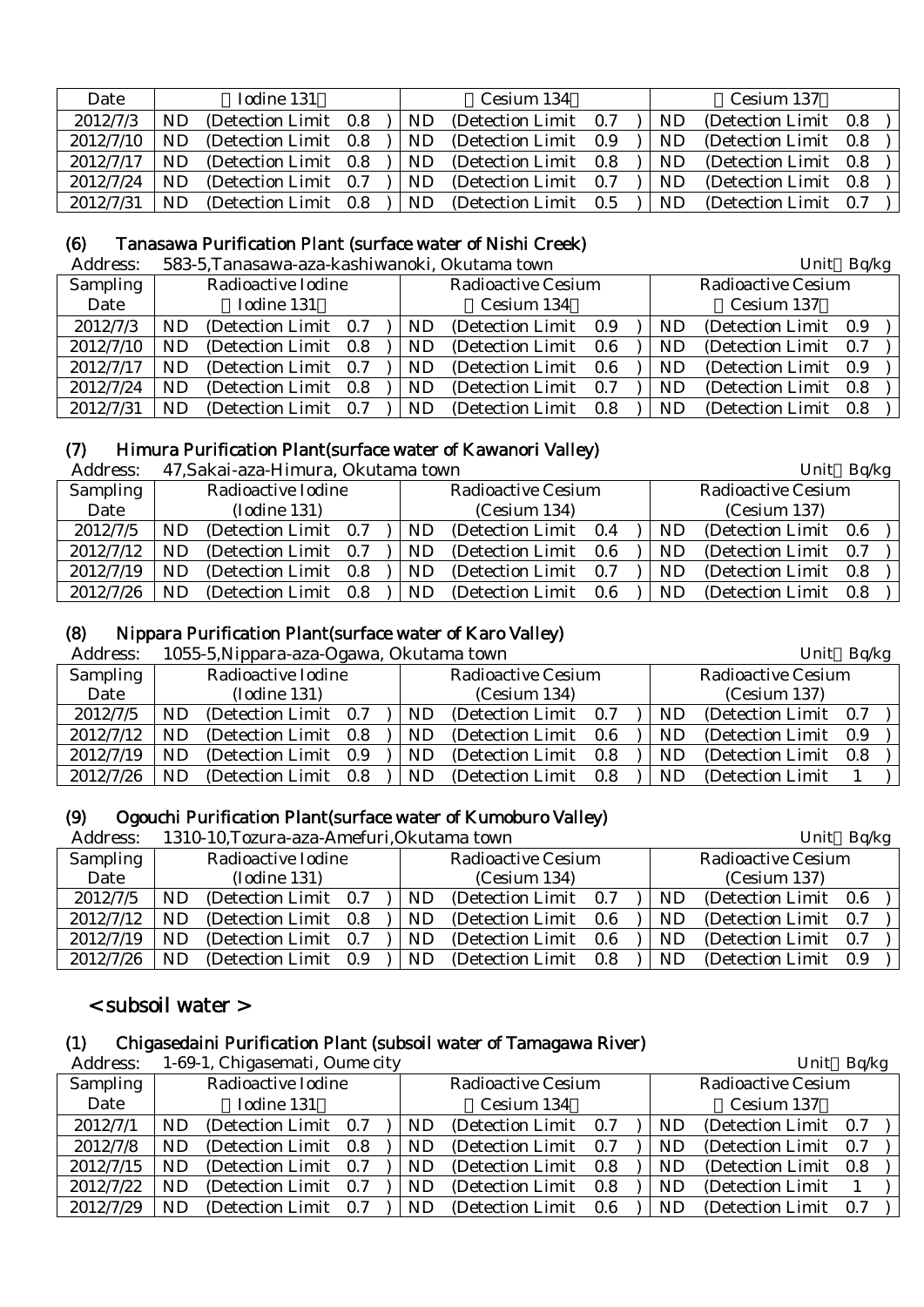## (2) Takatsuki Purification Plant (subsoil water of Tamagawa River)

| Address:  |           | 400, Takatsuki-cho, Hachioji city |     |           |                           |     |            |                           | Unit                  | Bq/kg |  |
|-----------|-----------|-----------------------------------|-----|-----------|---------------------------|-----|------------|---------------------------|-----------------------|-------|--|
| Sampling  |           | Radioactive Iodine                |     |           | <b>Radioactive Cesium</b> |     |            | <b>Radioactive Cesium</b> |                       |       |  |
| Date      |           | Iodine 131                        |     |           | Cesium 134                |     | Cesium 137 |                           |                       |       |  |
| 2012/7/1  | <b>ND</b> | (Detection Limit 0.8)             |     | <b>ND</b> | (Detection Limit 0.7)     |     |            | ND                        | (Detection Limit 0.9) |       |  |
| 2012/7/8  | ND.       | (Detection Limit 0.7)             |     | ND.       | (Detection Limit)         | 0.7 |            | <b>ND</b>                 | (Detection Limit)     | 0.8   |  |
| 2012/7/15 | ND.       | (Detection Limit 0.8)             |     | ND.       | (Detection Limit)         | 0.7 |            | ND                        | (Detection Limit 0.8) |       |  |
| 2012/7/22 | <b>ND</b> | (Detection Limit 0.7)             |     | ND        | (Detection Limit)         | 0.8 |            | ND                        | (Detection Limit)     | 0.8   |  |
| 2012/7/29 | ND.       | (Detection Limit)                 | 0.7 | ND.       | (Detection Limit)         | 0.6 |            | ND                        | (Detection Limit)     | 0.7   |  |

# (3) Hinatawada Purification Plant (subsoil water of Aki River)

| Address:  |           | 2-370, Hinatawada, Oume city |     |                           |     |           | Unit                      | Bq/kg |  |
|-----------|-----------|------------------------------|-----|---------------------------|-----|-----------|---------------------------|-------|--|
| Sampling  |           | Radioactive Iodine           |     | <b>Radioactive Cesium</b> |     |           | <b>Radioactive Cesium</b> |       |  |
| Date      |           | Iodine 131                   |     | Cesium 134                |     |           | Cesium 137                |       |  |
| 2012/7/2  | <b>ND</b> | (Detection Limit 0.7)        | ND. | (Detection Limit 0.7)     |     | ND        | (Detection Limit 0.7)     |       |  |
| 2012/7/9  | ND.       | (Detection Limit 0.8)        | ND. | (Detection Limit)         | 0.8 | ND        | (Detection Limit 0.9)     |       |  |
| 2012/7/16 | <b>ND</b> | (Detection Limit 0.8)        | ND. | (Detection Limit)         | 0.6 | <b>ND</b> | (Detection Limit 0.6)     |       |  |
| 2012/7/23 | ND.       | (Detection Limit 0.6)        | ND. | (Detection Limit)         | 0.6 | <b>ND</b> | (Detection Limit)         | 0.8   |  |
| 2012/7/30 | <b>ND</b> | (Detection Limit 0.8)        | ND. | (Detection Limit)         | 0.8 | ND        | (Detection Limit)         | 0.9   |  |

## (4) Futamatao Purification Plant (subsoil water of Hiramizo River)

| Address:        |           | 5-51-1, Futamatao, Oume city |     |     |                           |      |           | Unit                      | Bq/kg |  |
|-----------------|-----------|------------------------------|-----|-----|---------------------------|------|-----------|---------------------------|-------|--|
| <b>Sampling</b> |           | Radioactive Iodine           |     |     | <b>Radioactive Cesium</b> |      |           | <b>Radioactive Cesium</b> |       |  |
| Date            |           | Iodine 131                   |     |     | Cesium 134                |      |           | Cesium 137                |       |  |
| 2012/7/2        | <b>ND</b> | (Detection Limit 0.7)        |     | ND. | (Detection Limit 0.7)     |      | <b>ND</b> | (Detection Limit 0.7)     |       |  |
| 2012/7/9        | <b>ND</b> | (Detection Limit 0.7)        |     | ND. | (Detection Limit)         | -0.6 | <b>ND</b> | (Detection Limit 0.9)     |       |  |
| 2012/7/16       | <b>ND</b> | (Detection Limit 0.8)        |     | ND  | (Detection Limit)         | 0.6  | ND        | (Detection Limit 0.7)     |       |  |
| 2012/7/23       | ND        | (Detection Limit 0.8)        |     | ND  | (Detection Limit)         | 0.8  | ND        | (Detection Limit)         |       |  |
| 2012/7/30       | ND.       | (Detection Limit)            | 0.9 | ND  | (Detection Limit)         | 0.8  | ND        | (Detection Limit)         | 0.9   |  |

## (5) Mitakesann Purification Plant (subsoil water of Kajika Creek, Akuba Creek)

| Address:        |    | 179-2, Mitakesann, Oume city |     |     |                           |     |  |    | Unit                      | Bq/kg |  |
|-----------------|----|------------------------------|-----|-----|---------------------------|-----|--|----|---------------------------|-------|--|
| <b>Sampling</b> |    | Radioactive Iodine           |     |     | <b>Radioactive Cesium</b> |     |  |    | <b>Radioactive Cesium</b> |       |  |
| Date            |    | Iodine 131                   |     |     | Cesium 134                |     |  |    | Cesium 137                |       |  |
| 2012/7/2        | ND | (Detection Limit 0.6)        |     | ND. | (Detection Limit)         | 0.6 |  | ND | (Detection Limit)         | 0.7   |  |
| 2012/7/9        | ND | (Detection Limit 0.7)        |     | ND. | (Detection Limit)         | 0.7 |  | ND | (Detection Limit)         | 0.8   |  |
| 2012/7/16       | ND | (Detection Limit 0.7)        |     | ND. | (Detection Limit)         | 0.6 |  | ND | (Detection Limit 0.7)     |       |  |
| 2012/7/23       | ND | (Detection Limit)            | 0.8 | ND  | (Detection Limit)         | 0.9 |  | ND | (Detection Limit)         | 0.8   |  |
| 2012/7/30       | ND | (Detection Limit)            | 0.8 | ND. | (Detection Limit)         | 0.9 |  | ND | (Detection Limit)         | 0.9   |  |

## (6) Nariki Purification Plant (subsoil water of Nariki River)

| Address:  |    | 7-1591-3, Nariki, Oume city |  |     |                           |     |     | Unit                      | Bq/kg   |  |
|-----------|----|-----------------------------|--|-----|---------------------------|-----|-----|---------------------------|---------|--|
| Sampling  |    | Radioactive Iodine          |  |     | <b>Radioactive Cesium</b> |     |     | <b>Radioactive Cesium</b> |         |  |
| Date      |    | Iodine 131                  |  |     | Cesium 134                |     |     | Cesium 137                |         |  |
| 2012/7/4  | ND | (Detection Limit 0.8)       |  | ND. | (Detection Limit 0.7)     |     | ND  | (Detection Limit)         | $0.8\,$ |  |
| 2012/7/11 | ND | (Detection Limit 0.7)       |  | ND. | (Detection Limit)         | 0.7 | ND. | (Detection Limit)         | 0.8     |  |
| 2012/7/18 | ND | (Detection Limit 0.8)       |  | ND  | (Detection Limit)         | 0.8 | ND  | (Detection Limit 0.8)     |         |  |
| 2012/7/25 | ND | (Detection Limit 0.6)       |  | ND  | (Detection Limit)         | 0.7 | ND  | (Detection Limit 0.7)     |         |  |

## (7) Sawaidaiichi Purification Plant (subsoil water of Yakubo River)

| Address:  |    | 1-535-3, Sawai, Oume city |       |            |                    |     |  |    | Unit                  | Bq/kg |  |
|-----------|----|---------------------------|-------|------------|--------------------|-----|--|----|-----------------------|-------|--|
| Sampling  |    | Radioactive Iodine        |       |            | Radioactive Cesium |     |  |    | Radioactive Cesium    |       |  |
| Date      |    | Iodine 131                |       | Cesium 134 |                    |     |  |    | Cesium 137            |       |  |
| 2012/7/4  | ND | (Detection Limit 0.7)     |       | ND         | (Detection Limit)  | 0.7 |  | ND | (Detection Limit 0.8) |       |  |
| 2012/7/11 | ND | (Detection Limit)         | - 0.9 | ND         | (Detection Limit)  | 0.9 |  | ND | (Detection Limit)     | 0.8   |  |
| 2012/7/18 | ND | (Detection Limit)         | 0.6   | ND         | (Detection Limit)  | 0.5 |  | ND | (Detection Limit)     | 0.7   |  |
| 2012/7/25 | ND | (Detection Limit)         | 0.6   | ND         | (Detection Limit)  | 0.5 |  | ND | (Detection Limit)     | 0.8   |  |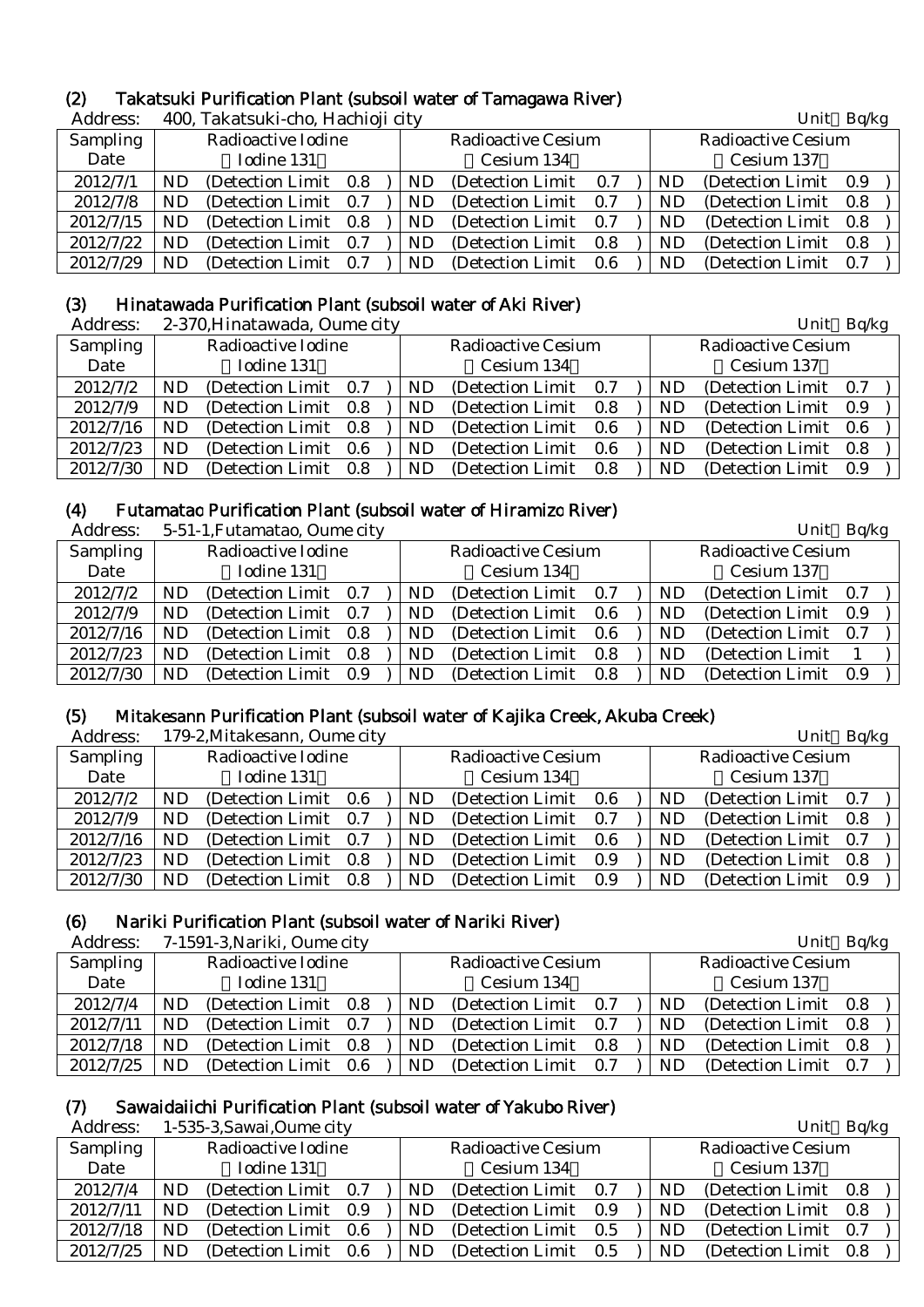# (8) Sawaidaini Purification Plant Plant (subsoil water of Aoi River)

| Address:        |           | 3-667, Sawai, Oume city |     |     |                           |     |           | Unit                      | Bq/kg |  |
|-----------------|-----------|-------------------------|-----|-----|---------------------------|-----|-----------|---------------------------|-------|--|
| <b>Sampling</b> |           | Radioactive Iodine      |     |     | <b>Radioactive Cesium</b> |     |           | <b>Radioactive Cesium</b> |       |  |
| Date            |           | Iodine 131              |     |     | Cesium 134                |     |           | Cesium 137                |       |  |
| 2012/7/4        | <b>ND</b> | (Detection Limit 0.8)   |     | ND. | (Detection Limit 0.9)     |     | ND        | (Detection Limit)         |       |  |
| 2012/7/11       | ND        | (Detection Limit 0.8)   |     | ND. | (Detection Limit 0.6)     |     | <b>ND</b> | (Detection Limit)         |       |  |
| 2012/7/18       | ND        | (Detection Limit 0.8)   |     | ND. | (Detection Limit 0.6)     |     | ND        | (Detection Limit)         | 0.6   |  |
| 2012/7/25       | ND        | (Detection Limit)       | 0.7 | ND. | (Detection Limit)         | 0.7 | <b>ND</b> | (Detection Limit)         | 0.9   |  |

# < shallow well >

# (1) Kamiyotsugi Purification Plant (shallow well)

| Address:  |           | 407, Kamiyotsugi, Akiruno city |     |                           |       |           | Unit Bq/kg                |     |  |
|-----------|-----------|--------------------------------|-----|---------------------------|-------|-----------|---------------------------|-----|--|
| Sampling  |           | Radioactive Iodine             |     | <b>Radioactive Cesium</b> |       |           | <b>Radioactive Cesium</b> |     |  |
| Date      |           | Iodine 131                     |     | Cesium 134                |       |           | Cesium 137                |     |  |
| 2012/7/1  | <b>ND</b> | (Detection Limit 0.9)          | ND  | (Detection Limit 0.8)     |       | ND.       | (Detection Limit)         | 0.9 |  |
| 2012/7/8  | <b>ND</b> | (Detection Limit 0.8)          | ND. | (Detection Limit 0.6)     |       | <b>ND</b> | (Detection Limit)         | 0.7 |  |
| 2012/7/15 | <b>ND</b> | (Detection Limit 0.8)          | ND  | (Detection Limit)         | 0.8   | ND        | (Detection Limit 0.9)     |     |  |
| 2012/7/22 | <b>ND</b> | (Detection Limit 0.9)          | ND. | (Detection Limit)         | - 0.9 | <b>ND</b> | (Detection Limit)         | 0.9 |  |
| 2012/7/29 | ND.       | (Detection Limit 0.8)          | ND. | (Detection Limit)         | -0.6  | ND        | (Detection Limit)         | 0.7 |  |

# (2) Kamiishihara Purification Plant (shallow well, deep well)

| Address:  |           | 1-34, Kamiishihara, Chofu city |  |    |                           |     |    | Unit                      | Bq/kg |  |
|-----------|-----------|--------------------------------|--|----|---------------------------|-----|----|---------------------------|-------|--|
| Sampling  |           | Radioactive Iodine             |  |    | <b>Radioactive Cesium</b> |     |    | <b>Radioactive Cesium</b> |       |  |
| Date      |           | Iodine 131                     |  |    | Cesium 134                |     |    | Cesium 137                |       |  |
| 2012/7/4  | <b>ND</b> | (Detection Limit 0.8)          |  | ND | (Detection Limit)         | 0.6 | ND | (Detection Limit)         | 0.8   |  |
| 2012/7/11 | ND        | (Detection Limit 0.9)          |  | ND | (Detection Limit)         | 0.7 | ND | (Detection Limit)         | 0.7   |  |
| 2012/7/18 | ND        | (Detection Limit 0.7)          |  | ND | (Detection Limit)         | 0.7 | ND | (Detection Limit)         | 0.8   |  |
| 2012/7/25 | ND        | (Detection Limit 0.8)          |  | ND | (Detection Limit)         | 0.6 | ND | (Detection Limit)         | 0.8   |  |

# (3) Suginami Purification Plant(shallow well)

| Address:  |    | 3-28-5, Zenpukuji, Suginami ward |  |  |     |                           |     |  |           | Unit                      | Bq/kg |  |
|-----------|----|----------------------------------|--|--|-----|---------------------------|-----|--|-----------|---------------------------|-------|--|
| Sampling  |    | Radioactive Iodine               |  |  |     | <b>Radioactive Cesium</b> |     |  |           | <b>Radioactive Cesium</b> |       |  |
| Date      |    | Iodine 131                       |  |  |     | Cesium 134                |     |  |           | Cesium 137                |       |  |
| 2012/7/5  | ND | (Detection Limit 0.9)            |  |  | ND. | (Detection Limit 0.9)     |     |  | ND        | (Detection Limit)         |       |  |
| 2012/7/12 | ND | (Detection Limit 0.9)            |  |  | ND. | (Detection Limit 0.7)     |     |  | ND        | (Detection Limit)         |       |  |
| 2012/7/19 | ND | (Detection Limit 0.8)            |  |  | ND  | (Detection Limit 0.9)     |     |  | ND        | (Detection Limit)         |       |  |
| 2012/7/26 | ND | (Detection Limit 0.9)            |  |  | ND. | (Detection Limit)         | 0.8 |  | <b>ND</b> | (Detection Limit)         | 0.9   |  |

# 2 Source water is taken from deep well: mostly once a month: Test mostly once a month

# (1) Takiyama Purification Plant (deep well)

| Address:  |     | 6-1-1, Takiyama, Higashikurume city |     |     | Unit               | Ba/kg |            |                       |  |  |
|-----------|-----|-------------------------------------|-----|-----|--------------------|-------|------------|-----------------------|--|--|
| Sampling  |     | Radioactive Iodine                  |     |     | Radioactive Cesium |       |            | Radioactive Cesium    |  |  |
| Date      |     | Iodine 131                          |     |     | Cesium 134         |       | Cesium 137 |                       |  |  |
| 2012/7/1  | ND  | (Detection Limit 0.7)               |     | ND. | (Detection Limit)  | 0.8   | ND         | (Detection Limit 0.8) |  |  |
| 2012/7/29 | ND. | (Detection Limit)                   | 0.8 | ND  | (Detection Limit)  | 0.6   | ND         | (Detection Limit 0.9) |  |  |

# (2) Minamisawa Purification Plant (deep well)

| Address:  |     | 3-9-21, Minamisawa, Higashikurume city |     |     |                           |     |     |                           | Unit Bq/kg |  |
|-----------|-----|----------------------------------------|-----|-----|---------------------------|-----|-----|---------------------------|------------|--|
| Sampling  |     | Radioactive Iodine                     |     |     | <b>Radioactive Cesium</b> |     |     | <b>Radioactive Cesium</b> |            |  |
| Date      |     | Iodine 131                             |     |     | Cesium 134                |     |     | Cesium 137                |            |  |
| 2012/7/1  | ND. | (Detection Limit 0.8)                  |     | ND. | (Detection Limit)         | 0.7 | ND. | (Detection Limit 0.9)     |            |  |
| 2012/7/29 | ND  | (Detection Limit)                      | 0.6 | ND  | (Detection Limit)         | 0.6 | ND  | (Detection Limit 0.8)     |            |  |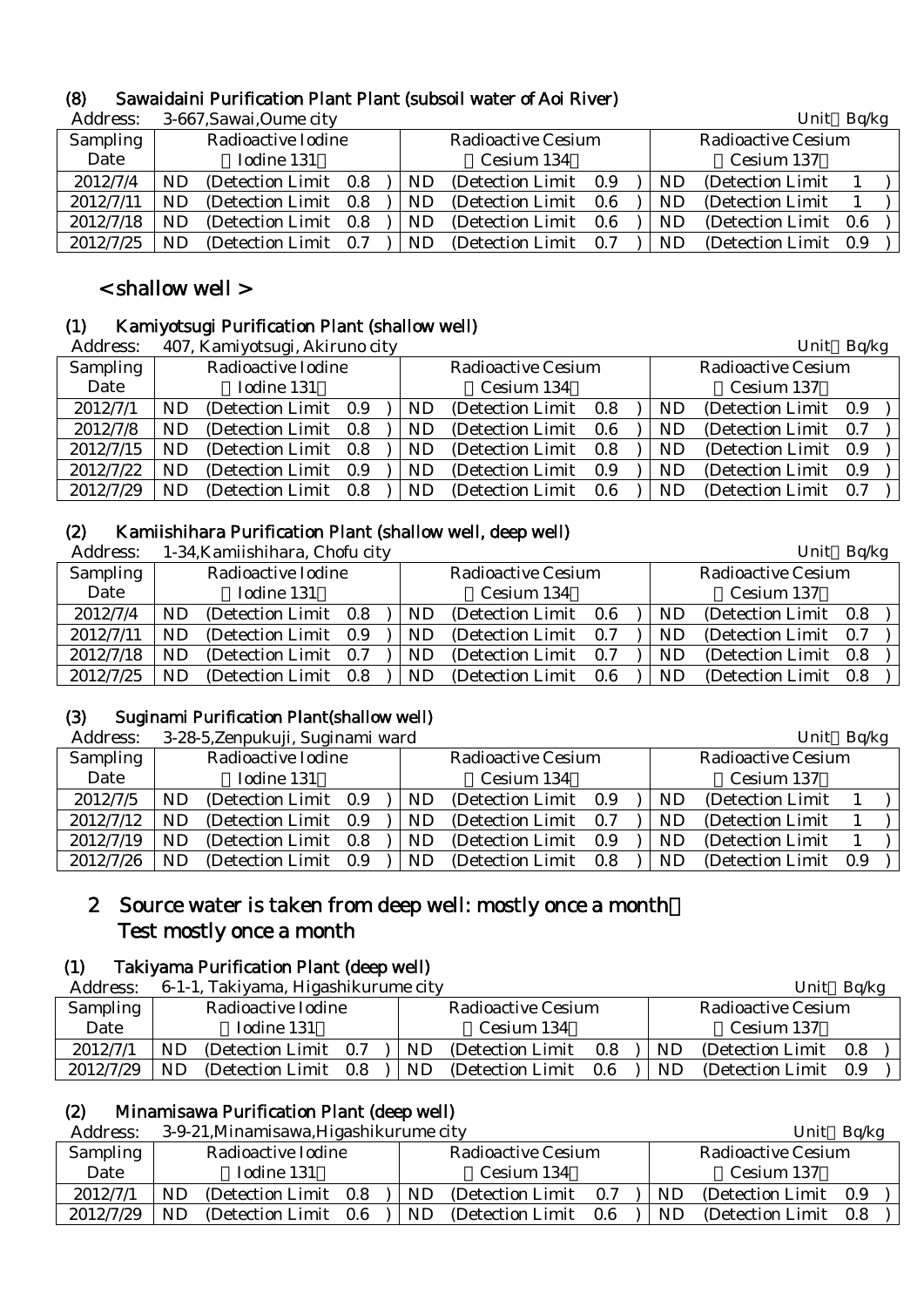## (3) Motohongo Purification Plant (deep well)

| Address:  |     | 4-19-1, Motohongo, Hachioji city |  |    |                           |            |     | Unit Ba/kg                |  |  |  |
|-----------|-----|----------------------------------|--|----|---------------------------|------------|-----|---------------------------|--|--|--|
| Sampling  |     | Radioactive Iodine               |  |    | <b>Radioactive Cesium</b> |            |     | <b>Radioactive Cesium</b> |  |  |  |
| Date      |     | Iodine 131                       |  |    | Cesium 134                | Cesium 137 |     |                           |  |  |  |
| 2012/7/2  | ND. | (Detection Limit 0.8)            |  | ND | (Detection Limit)         | 0.9        | ND. | (Detection Limit 0.9)     |  |  |  |
| 2012/7/30 | ND. | (Detection Limit 0.9)            |  | ND | (Detection Limit          | 0.8        | ND. | (Detection Limit 0.7)     |  |  |  |

## (4) Akatsukicho Purification Plant (deep well)

| Address:  |    | 1-7-12, Akatsukicho, Hachioji city |  |           |                           | Bq/kg<br>Unit |     |                    |               |  |
|-----------|----|------------------------------------|--|-----------|---------------------------|---------------|-----|--------------------|---------------|--|
| Sampling  |    | Radioactive Iodine                 |  |           | <b>Radioactive Cesium</b> |               |     | Radioactive Cesium |               |  |
| Date      |    | Iodine 131                         |  |           | Cesium 134                |               |     | Cesium 137         |               |  |
| 2012/7/2  | ND | (Detection Limit 0.8)              |  | ND        | (Detection Limit)         | 0.7           | ND. | (Detection Limit)  | $0.8^{\circ}$ |  |
| 2012/7/30 | ND | (Detection Limit 0.8)              |  | <b>ND</b> | (Detection Limit)         | -0.6          | ND. | (Detection Limit)  | 0.7           |  |

# (5) Fujimidaiichi Purification Plant (deep well)

| Address: |    | 1-27-12, Fujimi-cho, Tachikawa city |     |                |                    |     |                    | Bq/kg<br>Unit         |  |  |  |
|----------|----|-------------------------------------|-----|----------------|--------------------|-----|--------------------|-----------------------|--|--|--|
| Sampling |    | Radioactive Iodine                  |     |                | Radioactive Cesium |     | Radioactive Cesium |                       |  |  |  |
| Date     |    | Iodine 131                          |     |                | Cesium 134         |     |                    | Cesium 137            |  |  |  |
| 2012/7/3 | ND | (Detection Limit)                   | 0.9 | N <sub>D</sub> | (Detection Limit)  | 0.7 | ND.                | (Detection Limit 0.8) |  |  |  |

# (6) Fijimidaisan Purification Plant (deep well)

| Address: | 6-70, Fujimicho, Tachikawa city |                                       | Unit<br>Ba/kg                         |  |  |  |
|----------|---------------------------------|---------------------------------------|---------------------------------------|--|--|--|
| Sampling | Radioactive Iodine              | Radioactive Cesium                    | Radioactive Cesium                    |  |  |  |
| Date     | Iodine 131                      | Cesium 134                            | Cesium 137                            |  |  |  |
| 2012/7/3 | ND<br>(Detection Limit)<br>0.9  | <b>ND</b><br>0.9<br>(Detection Limit) | <b>ND</b><br>(Detection Limit)<br>0.9 |  |  |  |

## (7) Ogawa Purification Plant (deep well)

| Address: |    | 1-847-2, Ogawa-cho, Kodaira city |     |                    |                   |     |           | Unit               | Ba/kg |  |  |
|----------|----|----------------------------------|-----|--------------------|-------------------|-----|-----------|--------------------|-------|--|--|
| Sampling |    | Radioactive Iodine               |     | Radioactive Cesium |                   |     |           | Radioactive Cesium |       |  |  |
| Date     |    | Iodine 131                       |     | Cesium 134         |                   |     |           | Cesium 137         |       |  |  |
| 2012/7/4 | ND | (Detection Limit)                | 0.8 | ND.                | (Detection Limit) | 0.7 | <b>ND</b> | (Detection Limit)  | 0.6   |  |  |

# (8) Izumihoncho Purification Plant (deep well)

| Address:        |            | 4-6-1, Izumihoncho, Komae city |     |                    |                   |     |                    | Unit<br>Ba/kg         |  |  |  |
|-----------------|------------|--------------------------------|-----|--------------------|-------------------|-----|--------------------|-----------------------|--|--|--|
| <b>Sampling</b> |            | Radioactive Iodine             |     | Radioactive Cesium |                   |     | Radioactive Cesium |                       |  |  |  |
| Date            | Iodine 131 |                                |     |                    | Cesium 134        |     |                    | Cesium 137            |  |  |  |
| 2012/7/4        | ND.        | (Detection Limit)              | 0.7 | ND.                | (Detection Limit) | 0.7 | <b>ND</b>          | (Detection Limit 0.9) |  |  |  |

## (9) Jyousuiminami Purification Plant(deep well)

| Address: | 4-6-1, Izumihoncho, Komae city | Ba/kg<br>Unit                   |                              |  |  |  |
|----------|--------------------------------|---------------------------------|------------------------------|--|--|--|
| Sampling | Radioactive Iodine             | Radioactive Cesium              | Radioactive Cesium           |  |  |  |
| Date     | Todine 131                     | Cesium 134                      | Cesium 137                   |  |  |  |
| 2012/7/5 | ND<br>(Detection Limit)<br>0.7 | ND.<br>0.7<br>(Detection Limit) | ND.<br>(Detection Limit 0.8) |  |  |  |

## (10) Fuchumusashidai Purification Plant(deep well)

| Address: |            | 2-7, Musashidai, Fuchu city |         |                    |                   |     |  | Unit<br>Ba/kg      |                   |     |  |
|----------|------------|-----------------------------|---------|--------------------|-------------------|-----|--|--------------------|-------------------|-----|--|
| Sampling |            | Radioactive Iodine          |         | Radioactive Cesium |                   |     |  | Radioactive Cesium |                   |     |  |
| Date     | Iodine 131 |                             |         |                    | Cesium 134        |     |  |                    | Cesium 137        |     |  |
| 2012/7/5 | ND         | (Detection Limit)           | $0.8\,$ | ND.                | (Detection Limit) | 0.8 |  | ND.                | (Detection Limit) | 0.8 |  |

## (11) Tachikawasunagawa Purification Plant(deep well)

| Address: | 6-41-1, Sunagawa-cho, Tachikawa city      | Unit<br>Ba/kg                   |                                    |  |  |
|----------|-------------------------------------------|---------------------------------|------------------------------------|--|--|
| Sampling | Radioactive Iodine                        | Radioactive Cesium              | Radioactive Cesium                 |  |  |
| Date     | Iodine 131                                | Cesium 134                      | Cesium 137                         |  |  |
| 2012/7/8 | <b>ND</b><br>(Detection Limit)<br>$0.6\,$ | ND.<br>(Detection Limit)<br>0.7 | <b>ND</b><br>(Detection Limit 0.8) |  |  |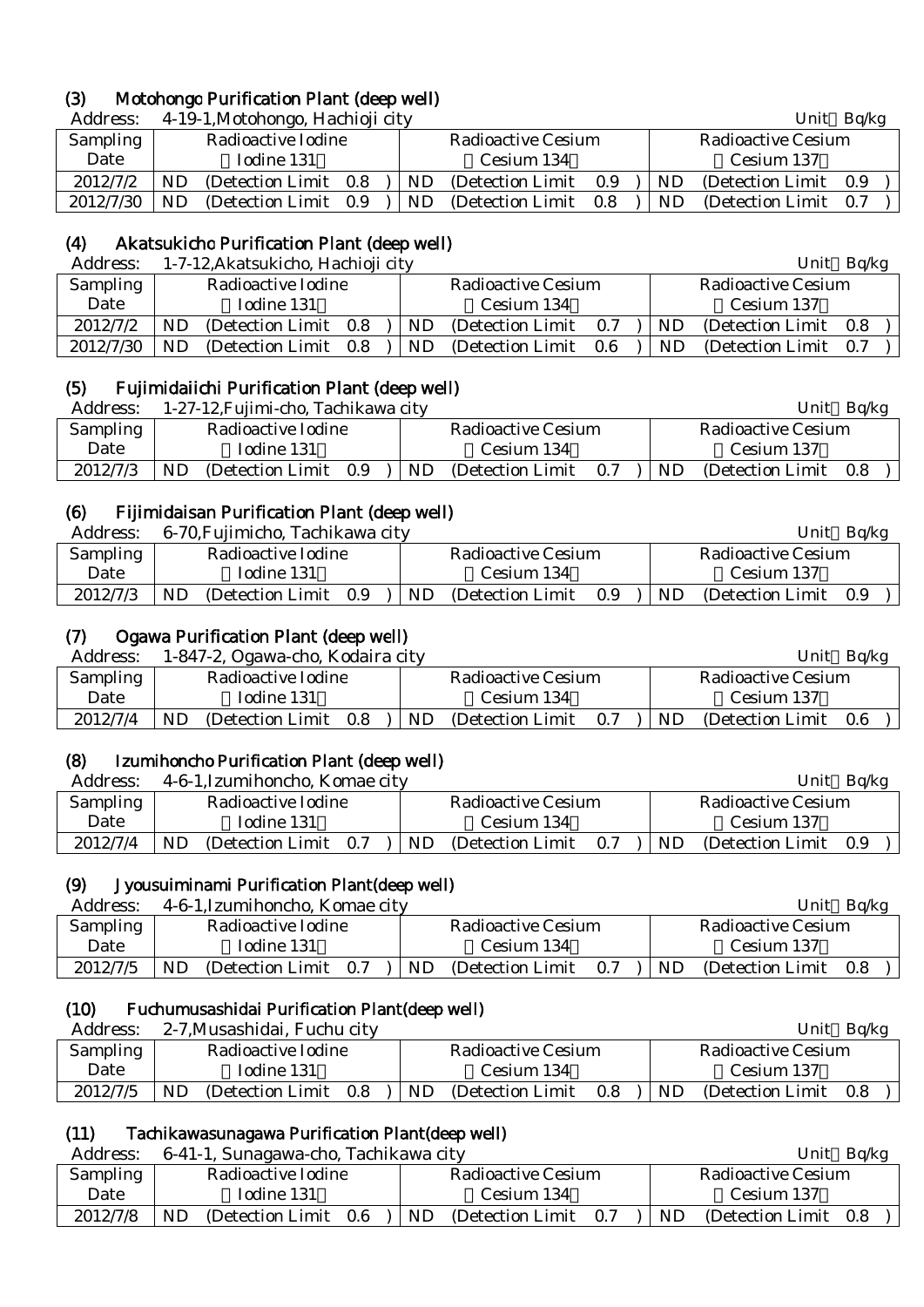# (12) Tachikawasakaecho Purification Plant(deep well)

| Address:        | 5-38-5, Sakae-cho, Tachikawa city |                              | Bq/kg<br>Unit                |  |  |  |
|-----------------|-----------------------------------|------------------------------|------------------------------|--|--|--|
| <b>Sampling</b> | Radioactive Iodine                | <b>Radioactive Cesium</b>    | <b>Radioactive Cesium</b>    |  |  |  |
| Date            | Iodine 131                        | Cesium 134                   | Cesium 137                   |  |  |  |
| 2012/7/8        | (Detection Limit 0.7)<br>ND.      | ND.<br>(Detection Limit 0.6) | (Detection Limit) 0.9<br>ND. |  |  |  |

## (13) Kamirenjyaku Purification Plant(deep well)

| Address: |    | 9-41-4, Kamirenjyaku, Mitaka city |     |                    |                   |     |  |           | Unit                  | Ba/kg |  |  |
|----------|----|-----------------------------------|-----|--------------------|-------------------|-----|--|-----------|-----------------------|-------|--|--|
| Sampling |    | Radioactive Iodine                |     | Radioactive Cesium |                   |     |  |           | Radioactive Cesium    |       |  |  |
| Date     |    | Iodine 131                        |     |                    | Cesium 134        |     |  |           | Cesium 137            |       |  |  |
| 2012/7/9 | ND | (Detection Limit)                 | 0.8 | ND.                | (Detection Limit) | 0.9 |  | <b>ND</b> | (Detection Limit 0.9) |       |  |  |
|          |    |                                   |     |                    |                   |     |  |           |                       |       |  |  |

## (14) Mitakashinkawa Purification Plant(deep well)

| Address: | 2-1-15, Shinkawa, Mikata city  | Unit<br>Bq/kg                   |                                    |  |  |
|----------|--------------------------------|---------------------------------|------------------------------------|--|--|
| Sampling | Radioactive Iodine             | Radioactive Cesium              | Radioactive Cesium                 |  |  |
| Date     | Iodine 131                     | Cesium 134                      | Cesium 137                         |  |  |
| 2012/7/9 | ND<br>(Detection Limit)<br>0.8 | ND.<br>(Detection Limit)<br>0.8 | <b>ND</b><br>(Detection Limit 0.8) |  |  |

## (15) Saiwaimachi Purification Plant(deep well)

| Address:  |     | 2-24, Saiwai-cho, Fuchu city |     |                           |                   |  |  |                    | Unit              | Bq/kg |  |
|-----------|-----|------------------------------|-----|---------------------------|-------------------|--|--|--------------------|-------------------|-------|--|
| Sampling  |     | Radioactive Iodine           |     | <b>Radioactive Cesium</b> |                   |  |  | Radioactive Cesium |                   |       |  |
| Date      |     | Iodine 131                   |     |                           | Cesium 134        |  |  |                    | Cesium 137        |       |  |
| 2012/7/10 | ND. | (Detection Limit)            | 0.8 | ND                        | (Detection Limit) |  |  | ND                 | (Detection Limit) | 0.8   |  |

## (16) Fuchuminamicho Purification Plant(deep well)

| Address:        |            | 1-50, Minami-cho, Fuchu city |     |                           |                   | Unit<br>Ba/kg |           |                       |  |  |  |
|-----------------|------------|------------------------------|-----|---------------------------|-------------------|---------------|-----------|-----------------------|--|--|--|
| <b>Sampling</b> |            | Radioactive Iodine           |     | <b>Radioactive Cesium</b> |                   |               |           | Radioactive Cesium    |  |  |  |
| Date            | Iodine 131 |                              |     |                           | Cesium 134        |               |           | Cesium 137            |  |  |  |
| 2012/7/10       | ND         | (Detection Limit)            | 0.7 | <b>ND</b>                 | (Detection Limit) | 0.8           | <b>ND</b> | (Detection Limit 0.8) |  |  |  |
|                 |            |                              |     |                           |                   |               |           |                       |  |  |  |

## (17) Jindaiji Purification Plant(deep well)

| Address:  | 5-56 Jindaijiminami-cho, Chofu city |                                 | Bg/kg<br>Unit               |  |  |  |
|-----------|-------------------------------------|---------------------------------|-----------------------------|--|--|--|
| Sampling  | Radioactive Iodine                  | Radioactive Cesium              | Radioactive Cesium          |  |  |  |
| Date      | Todine 131                          | Cesium 134                      | Cesium 137                  |  |  |  |
| 2012/7/11 | ND<br>(Detection Limit)<br>0.8      | ND.<br>(Detection Limit)<br>0.9 | ND<br>(Detection Limit 0.8) |  |  |  |

## (18) Hussamusashinodai Purification Plant(deep well)

| Address:        |    | 2-32, Musashinodai, Hussa city |     |  |                    |                   |     | Ba/kg<br>Unit      |     |                       |  |  |
|-----------------|----|--------------------------------|-----|--|--------------------|-------------------|-----|--------------------|-----|-----------------------|--|--|
| <b>Sampling</b> |    | Radioactive Iodine             |     |  | Radioactive Cesium |                   |     | Radioactive Cesium |     |                       |  |  |
| Date            |    | Todine 131                     |     |  |                    | Cesium 134        |     |                    |     | Cesium 137            |  |  |
| 2012/7/11       | ND | (Detection Limit)              | 0.8 |  | ND.                | (Detection Limit) | 0.9 |                    | ND. | (Detection Limit 0.9) |  |  |

### (19) Kamikitadai Purification Plant(deep well)

| Address:  | 1-801-1, Kamikitadai, Higashiyamato city | Bq/kg<br>Unit                   |                              |  |  |  |
|-----------|------------------------------------------|---------------------------------|------------------------------|--|--|--|
| Sampling  | Radioactive Iodine                       | Radioactive Cesium              | Radioactive Cesium           |  |  |  |
| Date      | Iodine 131                               | Cesium 134                      | Cesium 137                   |  |  |  |
| 2012/7/12 | ND.<br>(Detection Limit 0.7)             | ND.<br>(Detection Limit)<br>0.7 | ND.<br>(Detection Limit 0.7) |  |  |  |

## (20) Nakato Purification Plant(deep well)

| Address:  | 2-1-3, Nakato, Musasimurayama city |                                | Unit<br>Ba/kg                      |  |  |  |
|-----------|------------------------------------|--------------------------------|------------------------------------|--|--|--|
| Sampling  | Radioactive Iodine                 | Radioactive Cesium             | Radioactive Cesium                 |  |  |  |
| Date      | Iodine 131                         | Cesium 134                     | Cesium 137                         |  |  |  |
| 2012/7/12 | ND<br>(Detection Limit)<br>0.8     | ND<br>0.8<br>(Detection Limit) | <b>ND</b><br>(Detection Limit 0.8) |  |  |  |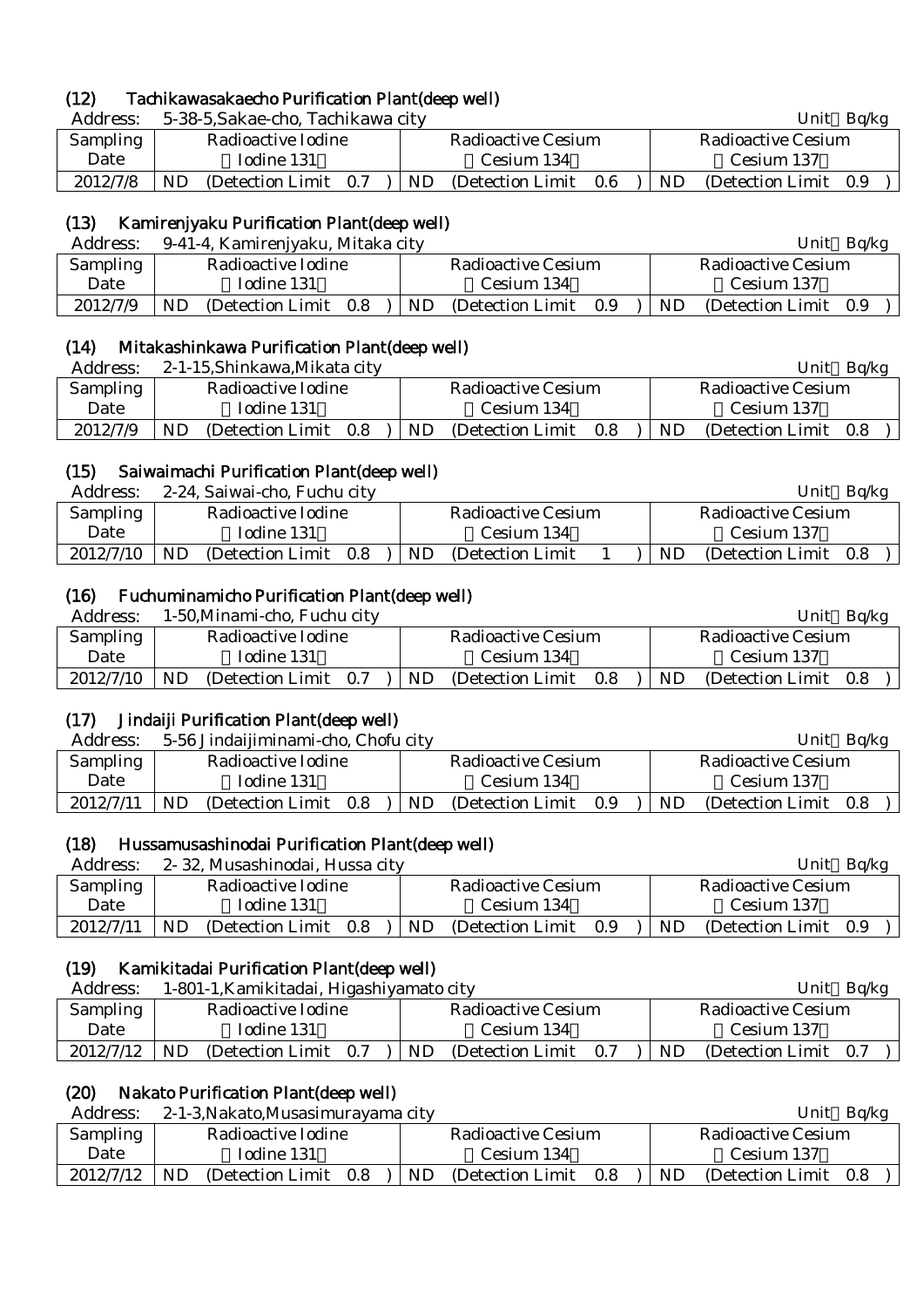## (21) Kajino Purification Plant(deep well)

Address: 5-10-33, kajinocho, Koganei city Unit Bq/kg

| .         |                              |                                                                                                |                    |  |  |  |
|-----------|------------------------------|------------------------------------------------------------------------------------------------|--------------------|--|--|--|
| Sampling  | Radioactive Iodine           | Radioactive Cesium                                                                             | Radioactive Cesium |  |  |  |
| Date      | Iodine 131                   | Cesium 134                                                                                     | Cesium 137         |  |  |  |
| 2012/7/15 | ND.<br>(Detection Limit 0.8) | $ \text{ND} \quad \text{(Detection Limit} \quad 0.6)  \text{ND} \quad \text{(Detection Limit}$ | - 0.6              |  |  |  |

### (22) Wakamatsu Purification Plant(deep well)

| Address:  | 4-10, Wakamatsucho, Fuchu city |                                | Ba/kg<br>Unit                  |  |  |  |
|-----------|--------------------------------|--------------------------------|--------------------------------|--|--|--|
| Sampling  | Radioactive Iodine             | <b>Radioactive Cesium</b>      | Radioactive Cesium             |  |  |  |
| Date      | Iodine 131                     | Cesium 134                     | Cesium 137                     |  |  |  |
| 2012/7/15 | ND<br>(Detection Limit)<br>0.9 | ND<br>0.7<br>(Detection Limit) | ND<br>(Detection Limit)<br>0.8 |  |  |  |

### (23) Shibasaki Purification Plant(deep well)

| Address:  | 1-1-41, Shibasakicho, Tachikawa city |                                 | Ba/kg<br>Unit                |  |  |
|-----------|--------------------------------------|---------------------------------|------------------------------|--|--|
| Sampling  | Radioactive Iodine                   | Radioactive Cesium              | Radioactive Cesium           |  |  |
| Date      | Iodine 131                           | Cesium 134                      | Cesium 137                   |  |  |
| 2012/7/16 | ND.<br>(Detection Limit)<br>0.7      | ND.<br>0.6<br>(Detection Limit) | ND.<br>(Detection Limit 0.8) |  |  |

### (24) Nishitokyosakaecho Purification Plant(deep well)

| Address:        |    | 2-7-6, Sakae-cho, Nishitokyo city |     |            |                    |     |  |                    | Unit              | Ba/kg |  |
|-----------------|----|-----------------------------------|-----|------------|--------------------|-----|--|--------------------|-------------------|-------|--|
| <b>Sampling</b> |    | Radioactive Iodine                |     |            | Radioactive Cesium |     |  | Radioactive Cesium |                   |       |  |
| Date            |    | Iodine 131                        |     | Cesium 134 |                    |     |  |                    | Cesium 137        |       |  |
| 2012/7/16       | ND | (Detection Limit)                 | 0.8 | ND         | (Detection Limit)  | 0.6 |  | ND                 | (Detection Limit) | 0.8   |  |
|                 |    |                                   |     |            |                    |     |  |                    |                   |       |  |

## (25) Shibakubo Purification Plant(deep well)

| Address:  |            | 5-9-1, Shibakubo, Nishitokyo city |         |  |    |                    |     |     | Unit                  | Ba/kg |  |  |
|-----------|------------|-----------------------------------|---------|--|----|--------------------|-----|-----|-----------------------|-------|--|--|
| Sampling  |            | Radioactive Iodine                |         |  |    | Radioactive Cesium |     |     | Radioactive Cesium    |       |  |  |
| Date      | Iodine 131 |                                   |         |  |    | Cesium 134         |     |     | Cesium 137            |       |  |  |
| 2012/7/17 | ND         | (Detection Limit)                 | $0.6\,$ |  | ND | (Detection Limit)  | 0.7 | ND. | (Detection Limit 0.7) |       |  |  |
|           |            |                                   |         |  |    |                    |     |     |                       |       |  |  |

### (26) Hoyacho Purification Plant(deep well)

| Address:        |                    | 1-5-24, Hoya-cho, Nishitokyo city |     |                    |                   |      |                    |            | Unit                  | Ba/kg |  |
|-----------------|--------------------|-----------------------------------|-----|--------------------|-------------------|------|--------------------|------------|-----------------------|-------|--|
| <b>Sampling</b> | Radioactive Iodine |                                   |     | Radioactive Cesium |                   |      | Radioactive Cesium |            |                       |       |  |
| Date            |                    | Iodine 131                        |     | Cesium 134         |                   |      |                    | Cesium 137 |                       |       |  |
| 2012/7/17       | <b>ND</b>          | (Detection Limit)                 | 0.7 | <b>ND</b>          | (Detection Limit) | -0.6 |                    | ND         | (Detection Limit 0.9) |       |  |

## (27) Kokubunjikitamachidaini Purification Plant(deep well)

| Address:        |                    | 4-1-51, Kitamachi, Kokubunji city |  |                           |                   |     |                           | Unit              | Ba/kg |  |
|-----------------|--------------------|-----------------------------------|--|---------------------------|-------------------|-----|---------------------------|-------------------|-------|--|
| <b>Sampling</b> | Radioactive Iodine |                                   |  | <b>Radioactive Cesium</b> |                   |     | <b>Radioactive Cesium</b> |                   |       |  |
| Date            |                    | Iodine 131                        |  |                           | Cesium 134        |     |                           | Cesium 137        |       |  |
| 2012/7/18       | ND.                | (Detection Limit 0.7)             |  | ND.                       | (Detection Limit) | 0.5 | <b>ND</b>                 | (Detection Limit) | 0.7   |  |

### (28) Higashikoigakubo Purification Plant(deep well)

| Address:  |                    | 2-5-8, Higashikoigakubo, Kokubunji city |  |                    |                   |     |                           | Ba/kg<br>Unit |                       |  |  |
|-----------|--------------------|-----------------------------------------|--|--------------------|-------------------|-----|---------------------------|---------------|-----------------------|--|--|
| Sampling  | Radioactive Iodine |                                         |  | Radioactive Cesium |                   |     | <b>Radioactive Cesium</b> |               |                       |  |  |
| Date      |                    | Iodine 131                              |  |                    | Cesium 134        |     |                           |               | Cesium 137            |  |  |
| 2012/7/18 | ND.                | (Detection Limit 0.7)                   |  | ND.                | (Detection Limit) | 0.8 |                           | ND.           | (Detection Limit 0.9) |  |  |

### (29) Omaru Purification Plant(deep well)

| Address: | 760,Omaru,Inagi city | Unit | Bq/kg |
|----------|----------------------|------|-------|
|----------|----------------------|------|-------|

| 1.0001000       |                                    |                                 | -----<br>----                         |
|-----------------|------------------------------------|---------------------------------|---------------------------------------|
| <b>Sampling</b> | Radioactive Iodine                 | Radioactive Cesium              | Radioactive Cesium                    |
| Date            | Iodine 131                         | Cesium 134                      | Cesium 137                            |
| 2012/7/19       | <b>ND</b><br>(Detection Limit 0.8) | ND.<br>(Detection Limit)<br>0.6 | <b>ND</b><br>(Detection Limit)<br>0.8 |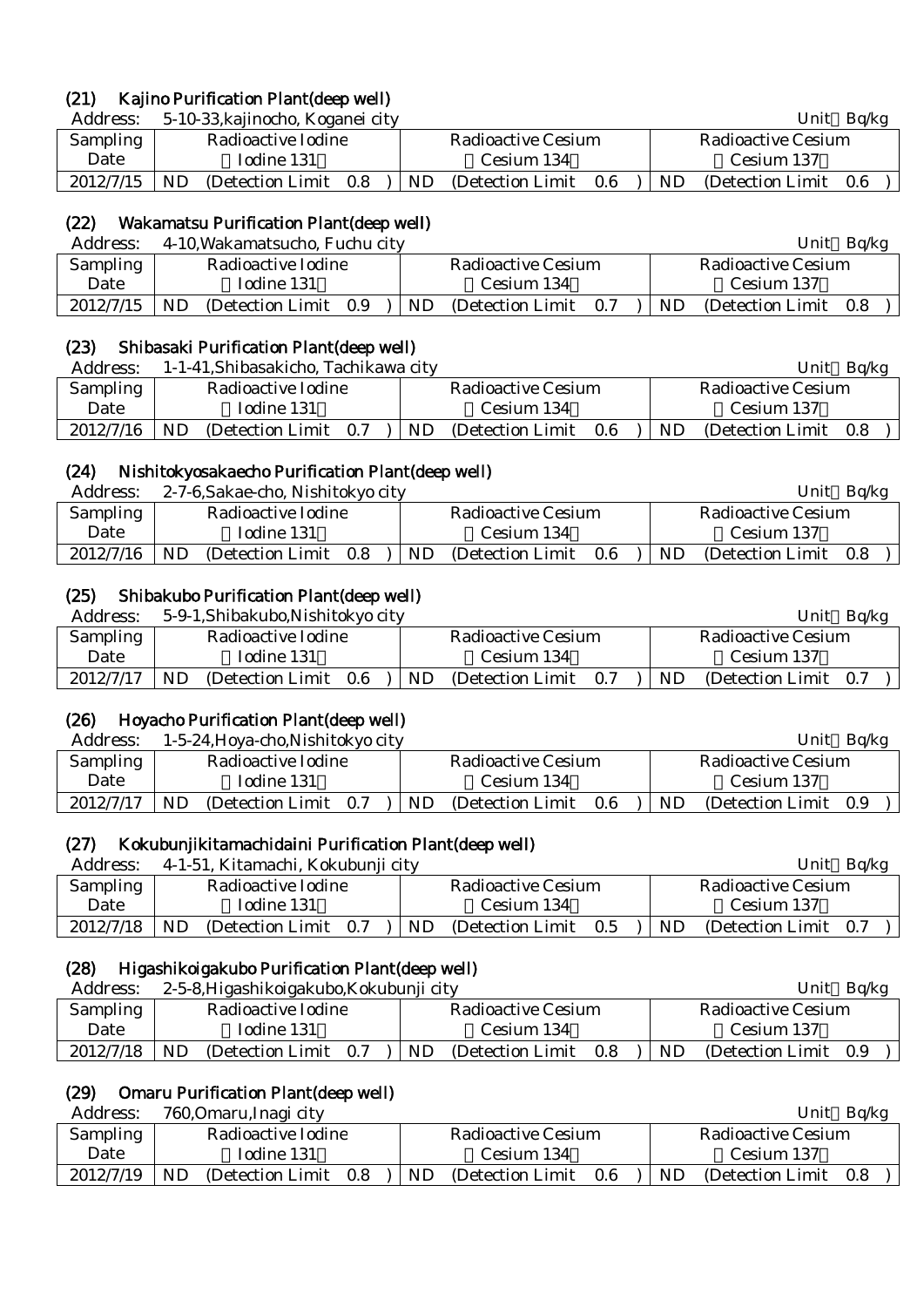### (30) Sakahama Purification Plant(deep well)

Address: 816, Sakahama, Inagi city Unit Bq/kg (Unit Bq/kg)

| Auuress.        | -010,Janahama,Inagi City        |                                 | UIIIt<br>DU/Nº          |
|-----------------|---------------------------------|---------------------------------|-------------------------|
| <b>Sampling</b> | Radioactive Iodine              | Radioactive Cesium              | Radioactive Cesium      |
| Date            | Iodine 131                      | Cesium 134                      | Cesium 137              |
| 2012/7/19       | ND.<br>(Detection Limit)<br>0.8 | ND.<br>(Detection Limit)<br>0.7 | ND<br>(Detection Limit) |

### (31) Senkawa Purification Plant(deep well)

| Address:        | 3-6, Senkawa, Chofu city       |                                 | Ba/kg<br>Unit               |
|-----------------|--------------------------------|---------------------------------|-----------------------------|
| <b>Sampling</b> | Radioactive Iodine             | Radioactive Cesium              | Radioactive Cesium          |
| Date            | Iodine 131                     | Cesium 134                      | Cesium 137                  |
| 2012/7/22       | ND<br>(Detection Limit)<br>0.8 | ND.<br>(Detection Limit)<br>0.6 | (Detection Limit 0.8)<br>ND |

### (32) Misawa Purification Plant(deep well)

| Address:  | 1-19-1, Misawa, Hino city       |                                | Bq/kg<br>Unit               |
|-----------|---------------------------------|--------------------------------|-----------------------------|
| Sampling  | Radioactive Iodine              | Radioactive Cesium             | Radioactive Cesium          |
| Date      | Iodine 131                      | Cesium 134                     | Cesium 137                  |
| 2012/7/22 | ND.<br>(Detection Limit)<br>0.8 | ND<br>(Detection Limit)<br>0.9 | ND<br>(Detection Limit 0.9) |

### (33) Yaho Purification Plant(deep well)

| Address:  |     | 1462-1, Yaho, Kunitachi city |     |     |                    |       |     | Unit               | Ba/kg |  |
|-----------|-----|------------------------------|-----|-----|--------------------|-------|-----|--------------------|-------|--|
| Sampling  |     | Radioactive Iodine           |     |     | Radioactive Cesium |       |     | Radioactive Cesium |       |  |
| Date      |     | Iodine 131                   |     |     | Cesium 134         |       |     | Cesium 137         |       |  |
| 2012/7/23 | ND. | (Detection Limit)            | 0.8 | ND. | (Detection Limit)  | - 0.8 | ND. | (Detection Limit)  | 0.9   |  |

### (34) Kunitachinaka Purification Plant(deep well)

| Address:  |    | 3-8-1, Naka, Kunitachi city |     |           |                    |     |           | Unit                  | Ba/kg |  |
|-----------|----|-----------------------------|-----|-----------|--------------------|-----|-----------|-----------------------|-------|--|
| Sampling  |    | Radioactive Iodine          |     |           | Radioactive Cesium |     |           | Radioactive Cesium    |       |  |
| Date      |    | Iodine 131                  |     |           | Cesium 134         |     |           | Cesium 137            |       |  |
| 2012/7/23 | ND | (Detection Limit)           | 0.7 | <b>ND</b> | (Detection Limit)  | 0.7 | <b>ND</b> | (Detection Limit 0.7) |       |  |

### (35) Takinosawa Purification Plant(deep well)

| Address:  |    | 2-7-7, Asahi-cho, Machida city |     |     |                    |     |           | Unit                      | Ba/kg |  |
|-----------|----|--------------------------------|-----|-----|--------------------|-----|-----------|---------------------------|-------|--|
| Sampling  |    | Radioactive Iodine             |     |     | Radioactive Cesium |     |           | <b>Radioactive Cesium</b> |       |  |
| Date      |    | Iodine 131                     |     |     | Cesium 134         |     |           | Cesium 137                |       |  |
| 2012/7/24 | ND | (Detection Limit)              | 0.7 | ND. | (Detection Limit)  | 0.7 | <b>ND</b> | (Detection Limit)         |       |  |

## (36) Haramachida Purification Plant(deep well)

| Address:        | 5-13-3, Haramachida, Machida city |                                 | Ba/kg<br>Unit               |
|-----------------|-----------------------------------|---------------------------------|-----------------------------|
| <b>Sampling</b> | Radioactive Iodine                | Radioactive Cesium              | <b>Radioactive Cesium</b>   |
| Date            | Iodine 131                        | Cesium 134                      | Cesium 137                  |
| 2012/7/24       | ND<br>(Detection Limit 0.7)       | ND.<br>(Detection Limit)<br>0.7 | (Detection Limit 0.6)<br>ND |

### (37) Sakuragaoka Purification Plant(deep well)

| Address:  |     | 4-10, Sakuragaoka, Tama city |     |    |                    |     |           | Unit               | Bq/kg |  |
|-----------|-----|------------------------------|-----|----|--------------------|-----|-----------|--------------------|-------|--|
| Sampling  |     | Radioactive Iodine           |     |    | Radioactive Cesium |     |           | Radioactive Cesium |       |  |
| Date      |     | Iodine 131                   |     |    | Cesium 134         |     |           | Cesium 137         |       |  |
| 2012/7/25 | ND. | (Detection Limit)            | 0.7 | ND | (Detection Limit)  | 0.7 | <b>ND</b> | (Detection Limit)  | 0.8   |  |

## (38) Noduta Purification Plant(deep well)

| Address:        | 3398, Nodutamachi, Machida city |                                | Ba/kg<br>Unit               |
|-----------------|---------------------------------|--------------------------------|-----------------------------|
| <b>Sampling</b> | Radioactive Iodine              | Radioactive Cesium             | Radioactive Cesium          |
| Date            | Iodine 131                      | Cesium 134                     | Cesium 137                  |
| 2012/7/25       | ND<br>(Detection Limit)<br>0.7  | ND<br>(Detection Limit)<br>0.8 | ND<br>(Detection Limit 0.8) |